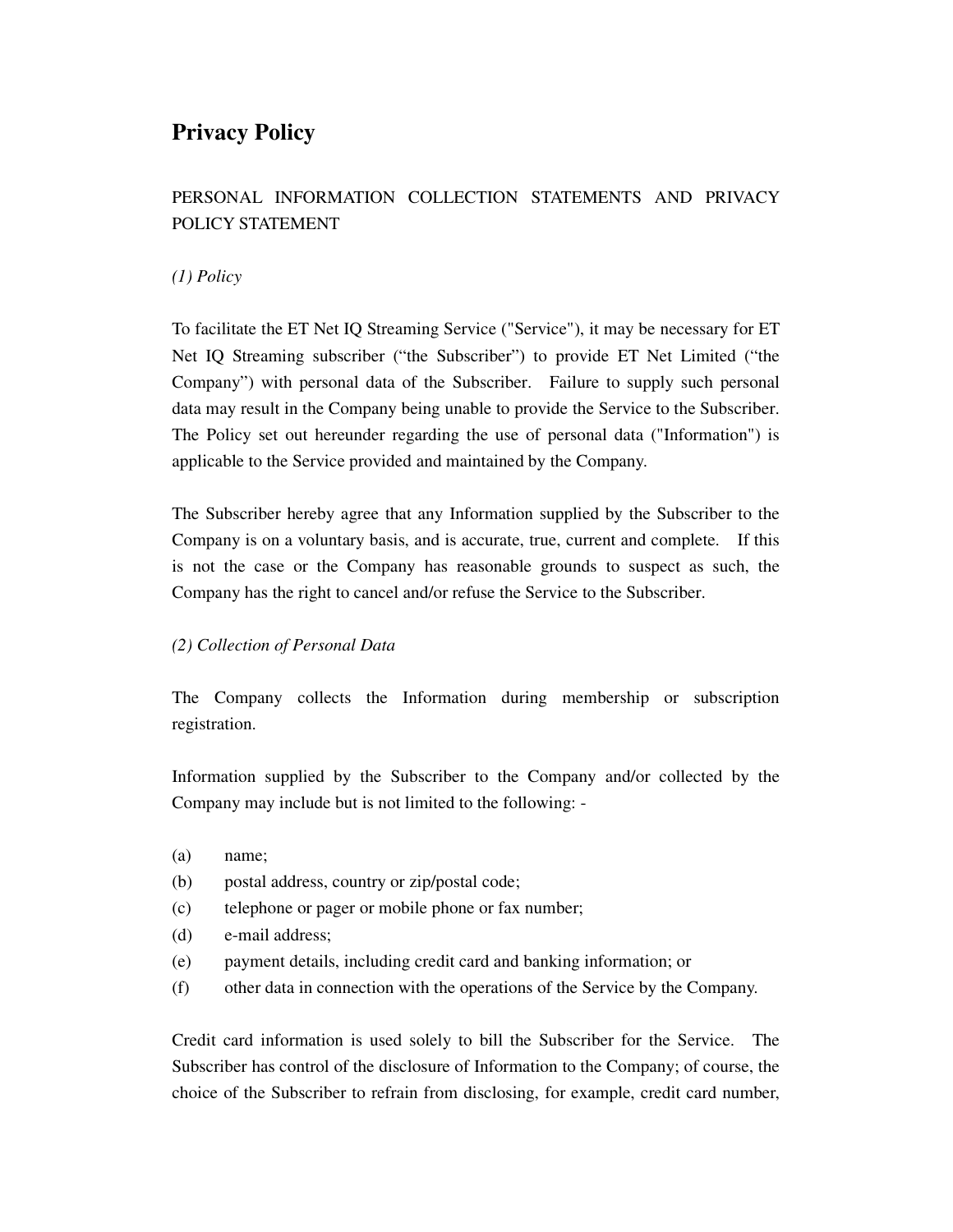might limit the Service the Company can offer the Subscriber.

The Company will endeavor to maintain Information as accurately as possible only upon the latest information provided by the Subscriber.

### *(3) Purposes*

The Subscriber understands that any and all Information the Subscriber provides to the Company will be collected and may be used for the purposes of: -

- i. conducting surveys;
- ii. marketing and promotions;
- iii. collecting data for identity ratification and records;
- iv. handling and following up service calls, enquiries and complaints;
- v. maintaining contact lists for correspondence;
- vi. meeting any legal, governmental or regulatory requirements in Hong Kong or any other applicable jurisdiction, including disclosure or notification requirements;
- vii. providing information for internal use, including chat or bulletin boards, editorial and feedback purposes; or
- viii. carrying out the Subscriber's instructions, responding to enquiries by that Subscriber or made on behalf and providing the Subscriber with the Services.

Information submitted by the Subscriber will be used for the Subscriber to access to different authorized areas of the Company's website and, when necessary, to enable contact.

In some instances, the Subscriber may also be requested to enter certain data which may be used to better tailor the type of information presented to the Subscriber. In most cases, this type of data is optional although, where the requested service is a highly personalized Service, failure to provide the requested data may prevent the Company from providing such a service to the Subscriber.

# *(4) Use of Information for Direct Marketing*

If the Subscriber does not wish the personal data to be used for direct marketing by the Company, the Subscriber may make such request to the Company in writing or by e-mail.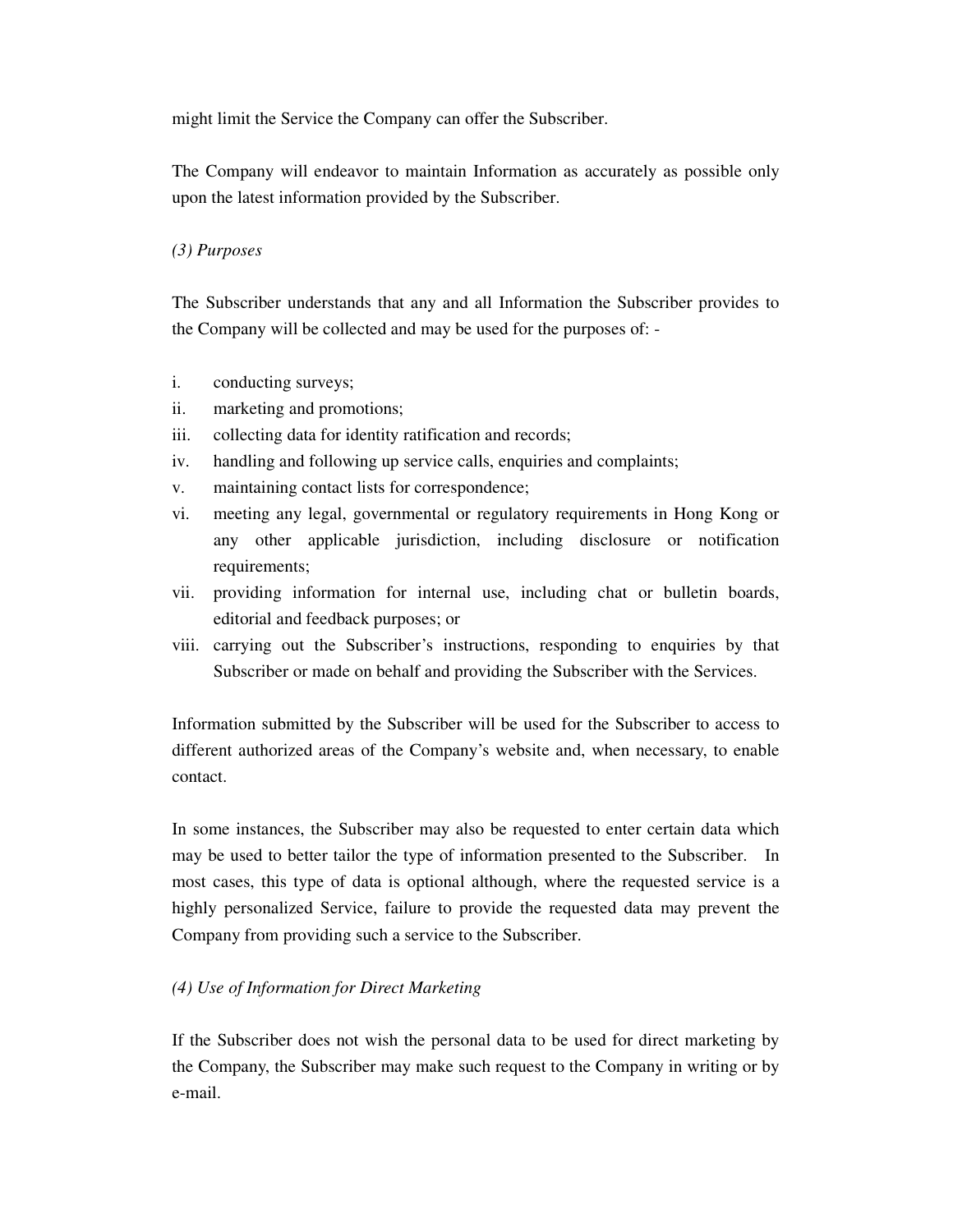#### *(5) Transfer of Information*

The Subscriber are hereby aware, agree and authorize that all Information will be retained by and stored in one or more databases of the Company and will be provided to, disclosed to, accessed by and transferred to: -

- i. any person or bodies corporate or division within the Company and/or the Company group of companies;
- ii. any person or bodies corporate under a duty of confidentiality to the Company;
- iii. employees of the Company;
- iv. any contractors, agents, other persons or bodies corporate engaged by the Company for or in relation to any of the purposes listed above or any third-party service providers who provide administrative, telecommunications, computer, payments, securities clearing, insurance, professional or other services to the Company;
- v. any person by whom the Company is required by applicable legal, governmental or regulatory requirements to make disclosure; or
- vi. any other person reasonably requiring the same in order for the Company to provide the Service and to carry out the purposes set out herein.

The Subscriber agrees that the Company may release the information when such release is reasonably necessary to:

- i. comply with applicable law;
- ii. enforce or apply the terms of any agreements;
- iii. protect the rights, property or interest of the Company or its Subscriber; or
- iv. comply with the Company's Privacy Policy Statement.

#### *(6) Security of personal data*

Given the nature of the Internet, the Company cannot guarantee that the transmission of data is 100% secure. However, the Company shall take all practicable steps to ensure that any Information collected by the Company through the website is safe and secure from third party interference.

Physical records containing personal data are securely stored in locked areas and/or containers when not in use.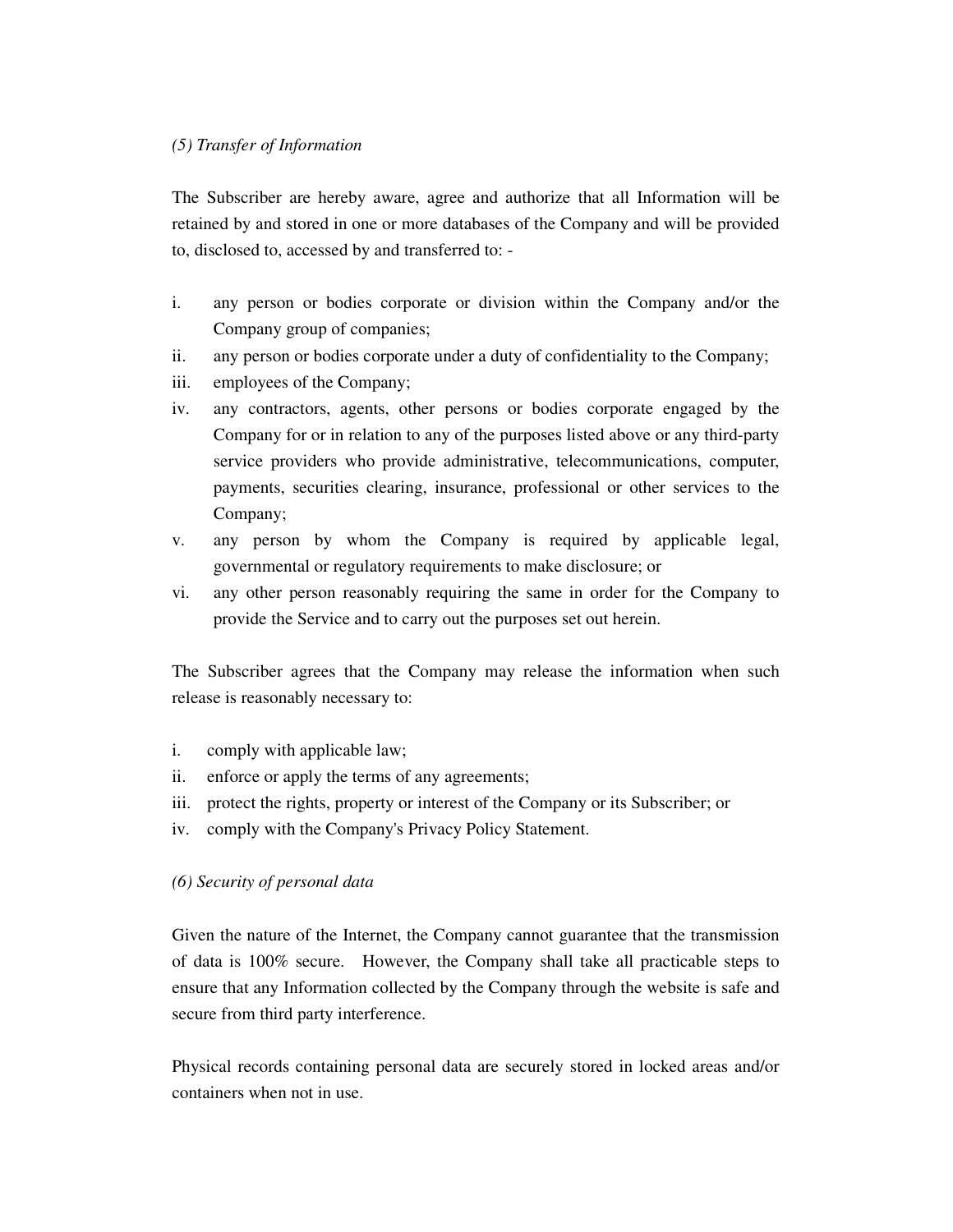Computer data are stored on computer systems and storage media to which access is strictly controlled and/or are located within restricted areas.

Access to records and data without appropriate management authorization are strictly prohibited. Authorizations are granted only on a "need to know" basis that is commensurate with an individual's Company responsibilities and their training.

Records of the Company are under the control of assigned information officers who are responsible to ensure the transfer of or access to information is legitimate and complies with the Ordinance.

Audit records may be produced to validate data modifications in order to verify the data's integrity.

There may be violations logging processes for investigation of any unauthorized attempt to access information.

Encryption technology may be employed for the certain data collected.

#### *(7) Cookies*

Cookies are items of information that a website transfers to an individual's hard drive for record-keeping purposes while at the site. Cookies make Web-surfing easier by, among other things, saving the passwords, purchases, and preferences for the Subscriber. The use of cookies is an industry standard, and the Subscriber will find cookies at most major web sites.

Cookies help make the Company better, by showing how and when the Subscriber uses the site. Many content improvements and updates are based on data such as total number of visitors and pages viewed. This information is most easily tracked with cookies.

Here are some examples of how the Company uses cookies:

A cookie lets the Service remember that the Subscriber has registered, which allows the Company to speed up the Subscriber's future activities at the Company's sites. Similarly, if there are any stores within the Service, a temporary cookie tracks which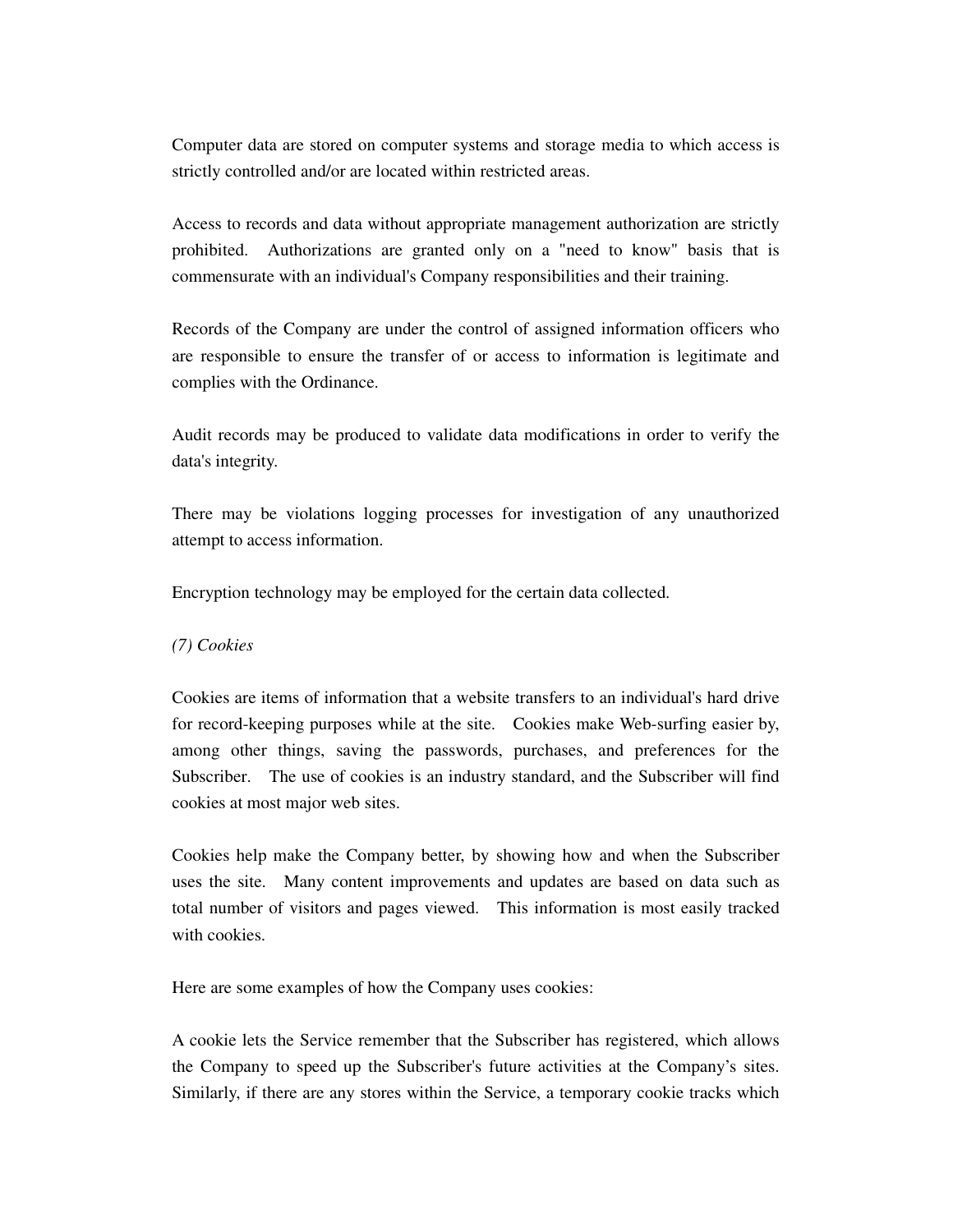products the Subscriber has selected while shopping. The cookie expires once the Subscriber has finished shopping. Letting it do the record-keeping saves the Subscriber the trouble of entering information over and over again during a single visit. If the Subscriber doesn't use this cookie, the Subscriber may have difficulty ordering the selections.

The cookie itself does not contain any personally identifying information although it may enable the Company to relate the Subscriber's use of the Service to personally identifying information that has previously been submitted by the Subscriber, if any.

The Subscriber may occasionally get cookies from the Company's advertisers. These cookies are sent from third-party computers and are subject to such third parties' policies.

Most browsers are initially set to accept cookies. If the Subscriber does not want the above information to be disclosed, the Subscriber should set the Subscriber's computer to refuse cookies. However, it is likely that most areas of the site will not function properly if the Subscriber does so.

#### *(8) Personal Data (Privacy) Ordinance*

The Company will apply and follow the laws and principles of the Personal Data (Privacy) Ordinance, Cap. 486 of the Laws of Hong Kong Special Administrative Region ("the Ordinance"). The Company's staff and any relevant person under a duty of confidentiality to the Company shall maintain a strict confidentiality policy on all Information collected from the Service.

Under the Ordinance, the Subscriber has the right to: -

- i. check whether the Company holds any Information about the Subscriber;
- ii. have access to Information about the Subscriber held by the Company;
- iii. request correction of such Information;
- iv. ascertain our policies and practices (from time to time) in relation to the Information and the types of Information held by the Company;
- v. disallow access to or use of Information about the Subscriber by the Company; or
- vi. be informed of action taken in response to the request of the Subscriber for correction of the Information held by the Company.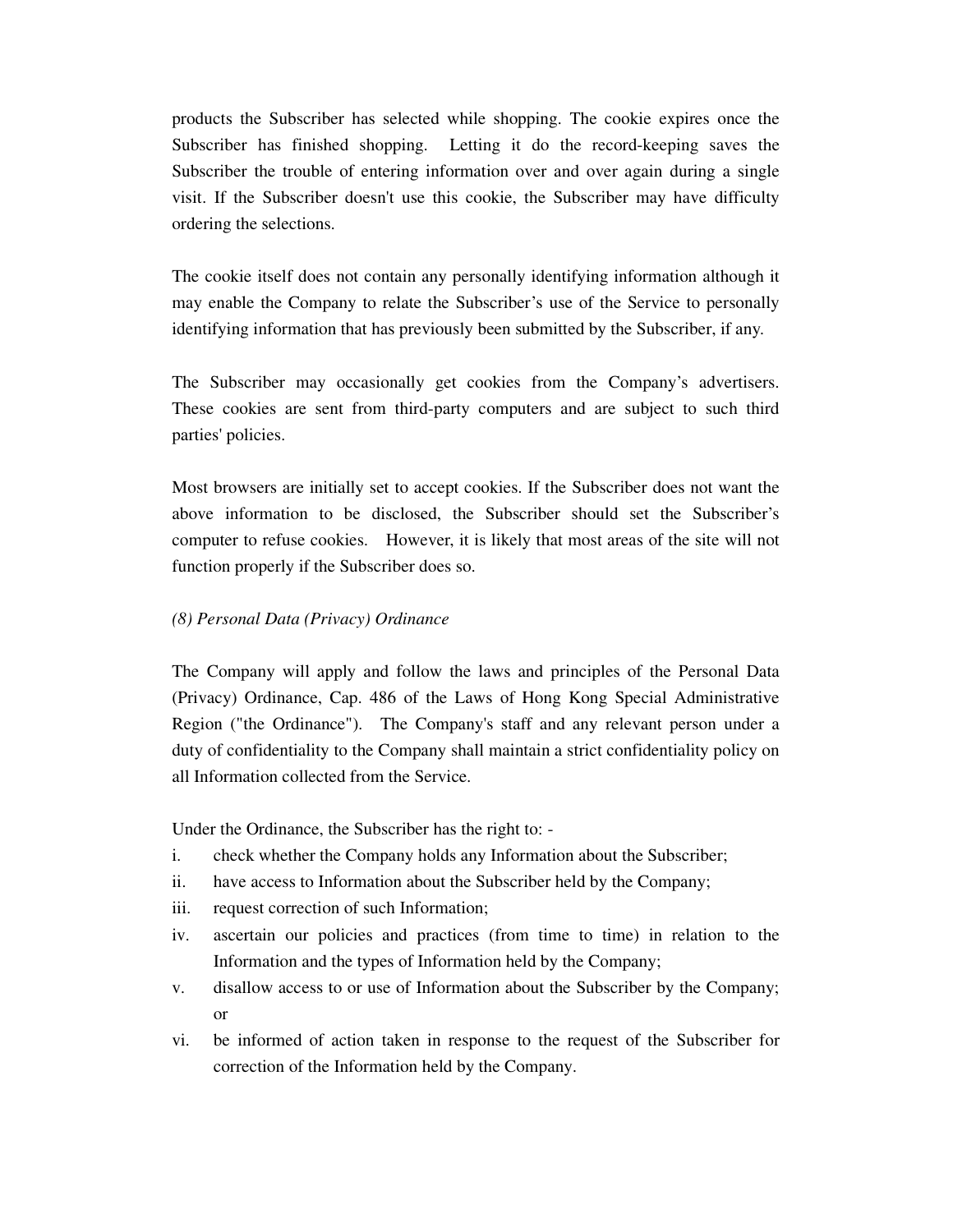In accordance with the terms of the Ordinance, the Company has the right to charge a reasonable fee in relation to the time and attendance involved in complying the request of the Subscriber in this regard.

#### *(9) Access and Correction of Information*

Any request for access or correction can be made by the Subscriber on the website (subject to prior confirmation of identity) or by sending the request in writing to the following address: -

Personal Data Officer ET Net Limited Unit 1505-9, Kodak House II, 321 Java Road, North Point, Hong Kong.

Fax No.: (852) 2562 4600 E-mail Address: cs@etnet.com.hk

THE COMPANY RESERVES THE RIGHT TO CHANGE THIS POLICY AT ANY TIME

BY NOTIFYING THE SUBSCRIBER, THROUGH A NOTICE POSTED ON THE SERVICE OR BY EMAIL, OF THE EXISTENCE OF A NEW PRIVACY POLICY OR ANY UPDATES.

N.B.

ATTENTION KIDS: IF THE SUBSCRIBER ARE 16 OR UNDER, THE SUBSCRIBER MUST GET PERMISSION FROM A RESPONSIBLE ADULT BEFORE THE SUBSCRIBER DO ANY OF THE FOLLOWING ON OR THROUGH THE SERVICE.

- i. SEND ANY INFORMATION ABOUT THE SUBSCRIBER OR OTHERS
- ii. ENTER ANY CONTEST, GAME OR SWEEPSTAKES